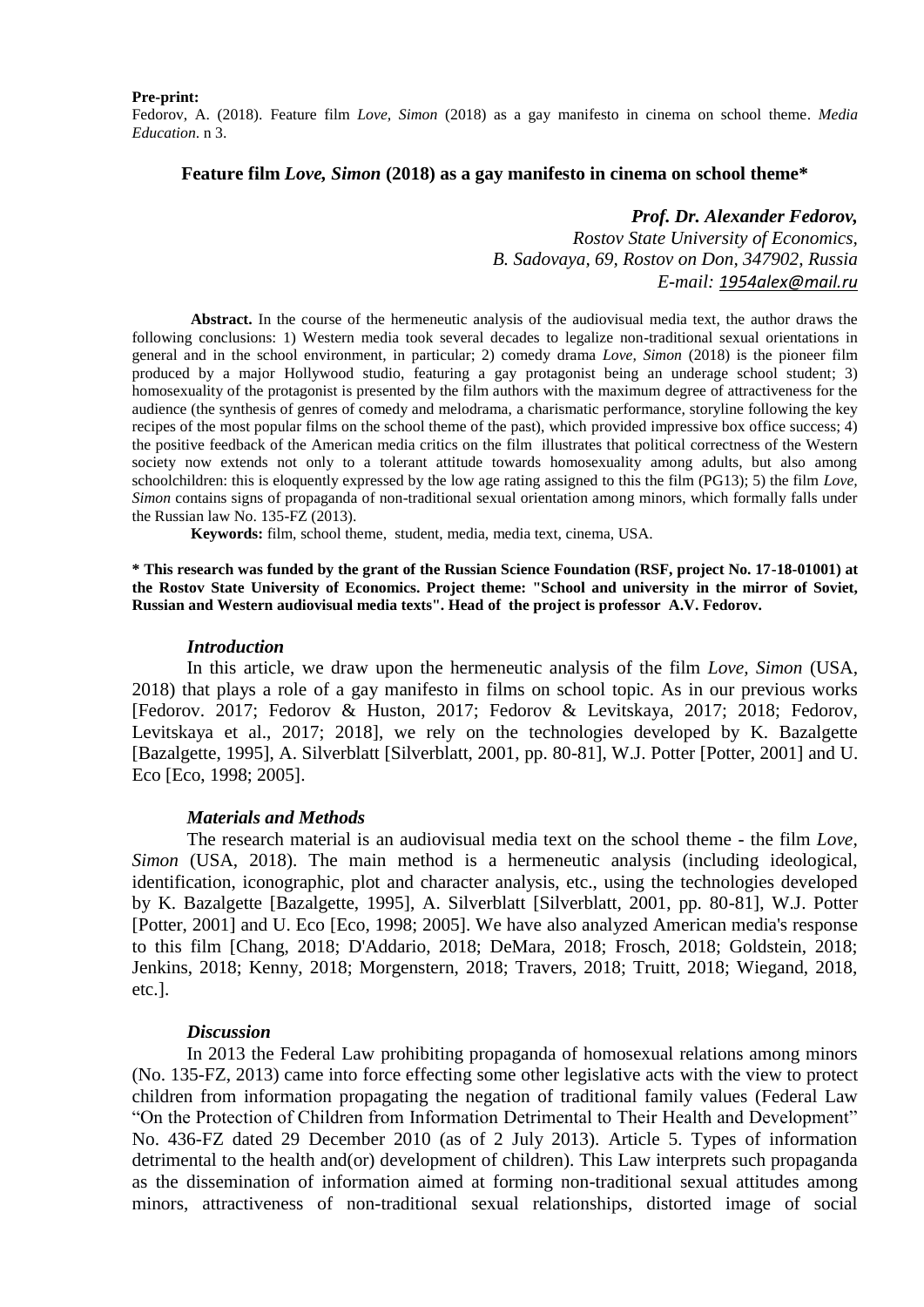equivalence of traditional and non-traditional sexual relationships, or the forced imposition of information of non-traditional sexual relationships, which can attract interest to such relationships. If these actions do not make up a criminal offence, offenders shall entail the imposition of an administrative fine in the amount of 4,000 to 5,000 rubles for citizens; in the amount of 40,000 to 50,000 rubles for officials; and media agencies can be fined up to 1,000,000 rubles or get administrative suspension of activity for up to 90 days.

In this regard, the liberal model of homosexual relations among high school students, that was shown without any consequences in the Russian remake of the Spanish TV series "Physics" or Chemistry" in 2011, is now facing legal challenges. The context of Federal Law No. 135, explains why a recent American hit on school theme, *Love, Simon* (2018), which with the production budget \$ 17 million grossed \$ 57.2 million in worldwide box office (of which \$ 40.8 was in the US box office) and for the first three weeks consistently ranked among the top ten American box office films [Box Office, 2018], has not come out on Russian screens.

*Love, Simon* is far from the first film produced in the US and in the Western countries on the whole, with minor characters of homosexual orientation. Over the past quarter of the century, there have been quite a lot of media texts featuring young homosexuals: *Edge of Seventeen* (USA, 1998), *The Mudge B*oy (USA, 2003), *Summer Storm* (Germany, 2004), *Curiosity of Chance* (Belgium - USA, 2006), *North Sea Texas* (Belgium, 2011), *G.B.F.* (USA, 2013), *Geography Club* (USA, 2013), *Monster Pies* (Australia, 2013), *Boys* (Holland, 2014), *Date and Switch* (USA, 2014), etc. However, *Love, Simon* was advertised as the first ever American film about school homosexuality, delivered by a large studio (in this case, 20th Century Fox), which provided screening in 2434 American cinemas with an age rating of PG-13.

Moreover, this comedy melodrama not only brought money three times its budget, but also received good reviews in press - 92 US reviewers on average gave the film 7.4 points out of ten possible.

The screen adaptation of B. Albertalli's popular novel *Simon vs. the Homo Sapiens Agenda*, directed by Greg Berlanti, tells the story of the first love of a handsome high school student, Simon, who discovers his homosexuality. He tactfully scoffs at his old-fashioned fortyyear-old parents, happily married for twenty years, "they still look like they've toppled off the top of a wedding cake" [Roeper, 2018], smiles at his younger sister, who's really into cooking. At the end of the film, Simon kisses his (also teenage) African American boyfriend (racial political correctness in action) on the Ferris wheel in the amusement park, with the enthusiastic applause of classmates, some of whom now seem to even envy his unconventional sexual orientation ...

Of course, it would be absolutely impossible to imagine such a story in American cinema, not only during the time of Hays Code (1930-1967), but also in much more liberated 1970s-1980s. After all, even in the daring by the standards of the 1960s, the drama of W. Wyler's *The Children's Hour* (1961), the theme of (unrequited) sexual attraction of a female teacher to her friend was shown extremely chastely and timidly. The theme of homosexual relations erupted in full view in American cinema about school only in the comedy *In & Out* (1997), released by one of the major studios - Paramount Pictures, but it was focused on the homosexual orientation of the teacher, not students. Later on, gradually, gay teenage characters, even without the help of large Hollywood studios, won their place in the sun, step by step contributing to social acceptance to non-traditional orientation of not only adults (by the 1990s it was practically a norm in European and American cinema), but also of secondary school students.

Thus, the release of the film *Love, Simon* in 2018 was targeted at carefully prepared ground. Hence, it is clear that, according to the leading American film critics, this *silvery romantic, stunning, exciting, charming, sweet, fresh, warm, humorous, cordial, tender, sensitive, sympathetic, friendly, good-natured and, most importantly, life-affirming* story of a seventeenyear-old gay school student [Chang, 2018; D'Addario, 2018; DeMara, 2018; Frosch, 2018; Goldstein, 2018; Jenkins, 2018; Kenny, 2018; Morgenstern, 2018; Travers, 2018; Truitt, 2018; Wiegand, 2018] "is so honest, funny and real that it never ceases to capture your imagination and uplift your spirit" [Reed, 2018]. According to Bruce DeMara, the film has a high-quality casting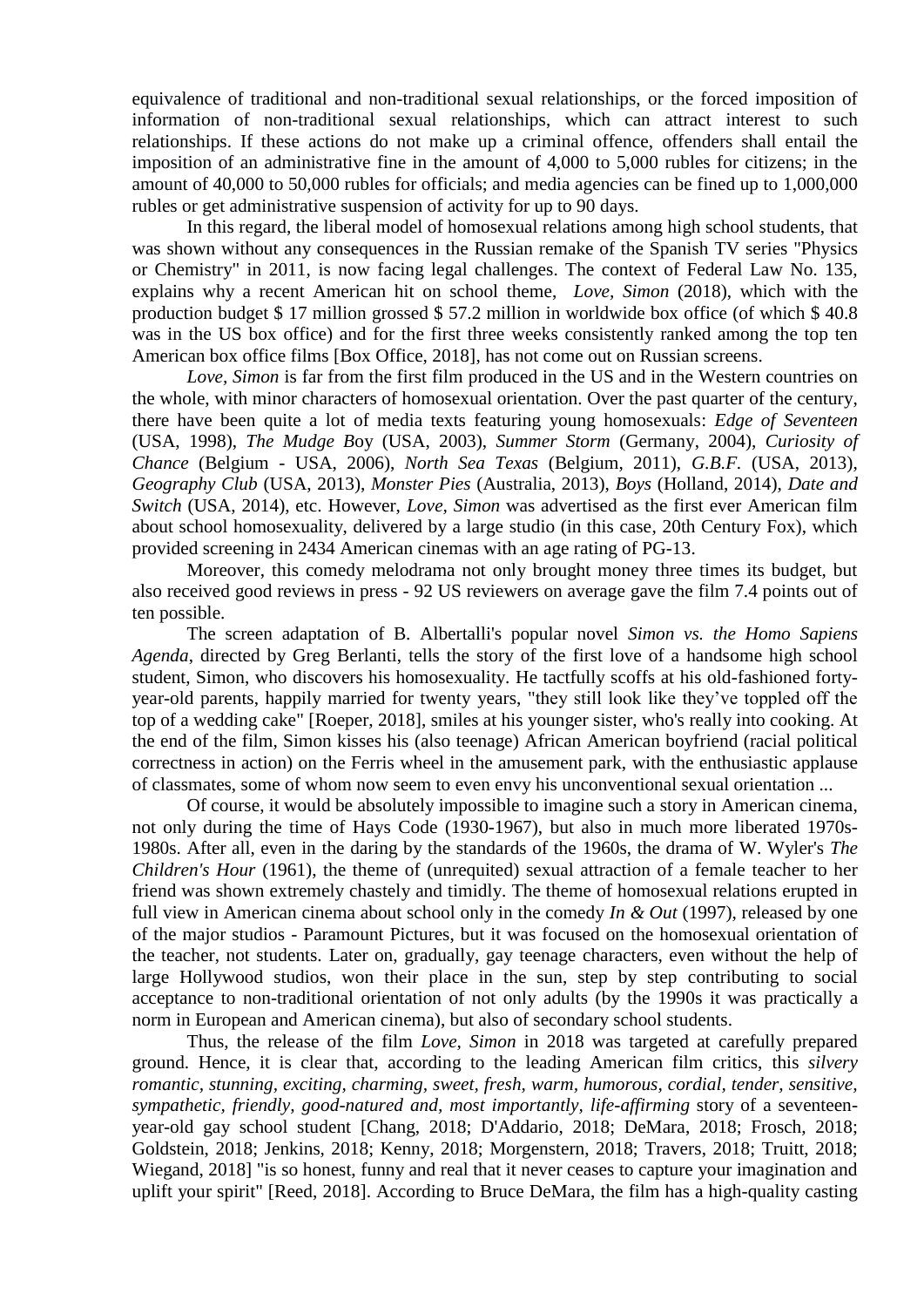and a well-thought-out script [DeMara, 2018], and Doreen St.Felix, a columnist for the prestigious New Yorker, admitts that the emotional impact of the film's coda "made the theatre roar. And it was their cheering, not the kiss, that made me emotional" [St. Félix, 2018].

Some American reviewers have clearly emphasized the propaganda direction of Greg Berlanti's picture, since it "should also attract LGBT teens starved for onscreen representation, while older gay viewers will likely wish there had been a coming-out movie this buoyant back in their day" [Frosch, 2018], and *Love, Simon* is precisely the kind of movie its main character so desperately needs — which means, Simon is about to become the model for an entire demographic that has had to do without, until now. ... For the longest time, gay audiences had to content themselves with being relegated to best friend roles... A film like this will be analyzed, critiqued, and debated from countless angles (homophobes will accuse of it "turning people gay," while queer advocates may fault it for casting a straight-identifying actor in such a highprofile gay role), but there's no question that it's a start" [Debruge, 2018]. Peter Debruge points out that "if this pioneering film is a success (a big "if," since the young men who need it most might be too self-conscious to see it in theaters), expect more female-friendly gay-male love stories marketed at teens — the ultimate upside of which will be a chance to show those struggling with oppression, suicidal thoughts, and the other trappings of the closet that they are not alone, and need not feel ashamed".

There are very few skeptical reviews of the film *Love, Simon* in the US media. Incidentally, it was noted that the film has "the thin gloss and one-thing-after-another rhythm of a pleasant but lightweight TV show", with teenage characters who "carefully and conveniently self-censor their language to stay comfortably within the confines of a PG-13 rating" [Hassenger, 2018].

However, many American critics [Goldstein, 2018; Travers, 2018, etc.] in this connection linked the film not teenage television series, but to famous coming-of-age comedies for a teenage audience directed by John Hughes (1950-2009) - such as *Sixteen Candles* (1984), *The Breakfast Club* (1984) and *Ferris Bueller's Day Off* (1986). The comparison, in our opinion, is completely justified, but with one fundamental caveat: the pattern of light comedies about teenagers and their heterosexual attractions has been adjusted for gender and was used in the film *Love, Simon* in homosexual context.

It should be noted that a media literacy organization *Common Sense Media,* was one of the first to publish a supporting pack of materials for parents and teachers about the film with label "Great for families" [\[Slaton,](https://www.commonsensemedia.org/users/joyce-slaton) 2018]. The parents' guide highlights the positive message of the film: "the movie's messages are about acceptance, inclusion, remaining true to yourself, and treating others with care and kindness. Several incidents of homophobia are used to teach lessons about atonement and empathy. Strong family bonds play a crucial role. Courage and integrity are themes" and stress the fact, that the protagonist is a positive role model: "Simon is a relatable "everyguy": He's accepted and liked by other students, and his family members (including a younger sister) are kind and supportive. He does well in school, is easy to live with, and doesn't do drugs, and though he makes mistakes, he atones for them and attempts to do better -- many parents will likely consider him a positive role model for teens". The most important section of the film's guide called "Families can talk about" suggests several essential questions that parents can discuss with their children after the film, e.g. "How does Simon demonstrate courage and integrity? Why are those important character strengths? How does the movie depict bullying? What should teens do if that happens to them?...Are drinking and drug abuse glamorized?", etc. [\[Slaton,](https://www.commonsensemedia.org/users/joyce-slaton) 2018]. However, none of the suggested questions directly addresses the issue of teenage (homo)sexuality.

# *Results The hermeneutic analysis of the film Love, Simon (USA, 2018)*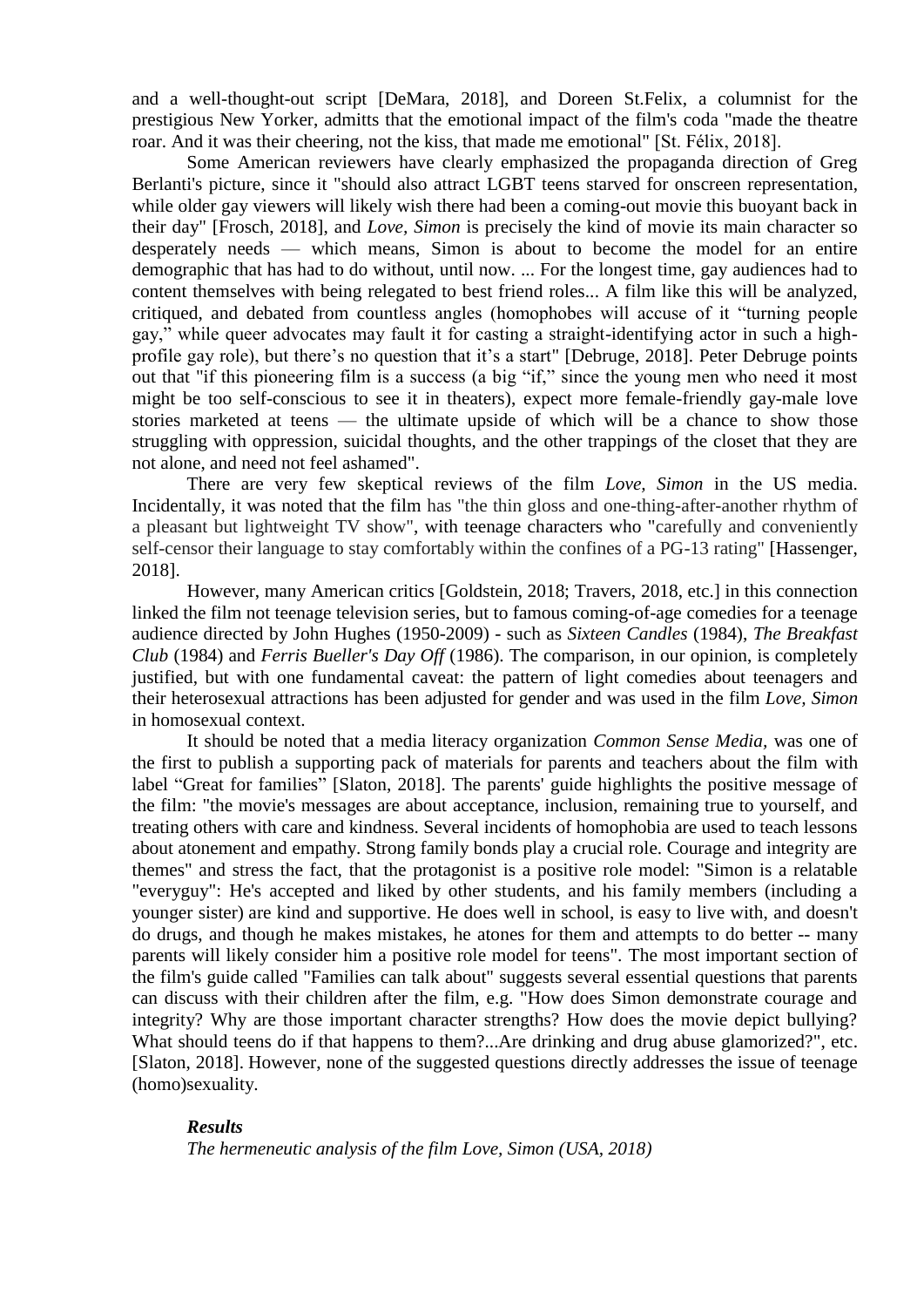Historical, cultural, political, ideological contexts. Features of the historical period of media texts' production, market conditions that contributed to the idea, the process of creating media texts, the degree of influence of political and social events on media texts.

The historical period of the creation of the media text is the second decade of the XXI century, the time when worldwide films on school theme sharply increased the presence of nontraditional orientation characters (usually as a supporting character, a protagonist's friend). In the US, the release of a comedy melodrama *Love, Simon* can be viewed in the context of the victory of political correctness, including sexual sphere. And the fact that one of the major Hollywood studios for the first time made the school student protagonist gay, proves that the notion of sexual political correctness has virtually legally spread to minors.

*The worldview of the characters and the hierarchy of values depicted in the media text*

The worldview of the school students in the film *Love, Simon* (2018) is determined by the desire to find their own way in life, above all, in the sexual sphere. Almost all of the charactersstudents (and adults too) are optimistic, easy going, they neither have any problems with classes, nor family troubles, and the protagonist, having realized his non-traditional orientation, is ironically lenient about his parents who obviously enjoy conventional family values.

Structure and methods of narration in the media text:

- location and time of action: suburbs of Atlanta, the USA, 2017. The main locations are school classes, corridors, houses, a school yard, an amusement park;

- furnishing, everyday objects: modern school classes, comfortable and cozy house of the protagonist, car.

- (stereotyped) ways of depicting reality: most of the characters fit well into the frame of positive ones, there is technically a single villain - a school blackmailer.

*Typology of characters: character features, appearance, physique, vocabulary, facial expressions, gestures, the presence or absence of the stereotypical manner of representation in the media text:*

- age of the characters: about 17 years old. The age of other characters varies from 10 to 60;

- level of education: incomplete secondary education for schoolchildren; higher education for teachers and parents of the protagonist;

- social status: financial situation of the characters, apparently, is quite well-off;

- family representation: the protagonist's parents have been happily married for twenty years;

- appearance, clothing, physique, vocabulary. The characters are dressed according to the fashion of the end of the second decade of the 21st century. Almost all of the schoolchildren (except for the blackmailer) are cute and slim, friendly, are ready to support in a difficult moment; their vocabulary is devoid of crude expressions that could violate the age rating of PG-13. Adult characters (Simon's parents, the teacher), though shown as archaic heterosexuals, are also quite sympathetic. The protagonist, a high school student Simon, is attractive and intelligent, and this, of course, is especially important for the success of the media text, as it would be much more challenging for the film's authors to make the mass audience empathy with a gay teenager of dull or tacky appearance and marginal behavior. By the way, a similar device was used by Pasquale Festa Campanile (1927-1986) in the frivolous comedy *Nobody is perfect / Nessuno è perfetto* (Italy, 1981), where a former military man, having undergone a sex change operation, turned into ... a charming young woman in a sparkling performance by Ornella Muti. This comedy was a great success with the European audience precisely because the main role was played not by a real transsexual, but by the famous Italian movie star, fully armed with femininity. Thus, if the adult film *No one is perfect* has become a kind of an anthem for the transsexuals' charm, then *Love, Simon* offers a minor audience a controversial gay model to follow.

*- a significant change in the characters' lives*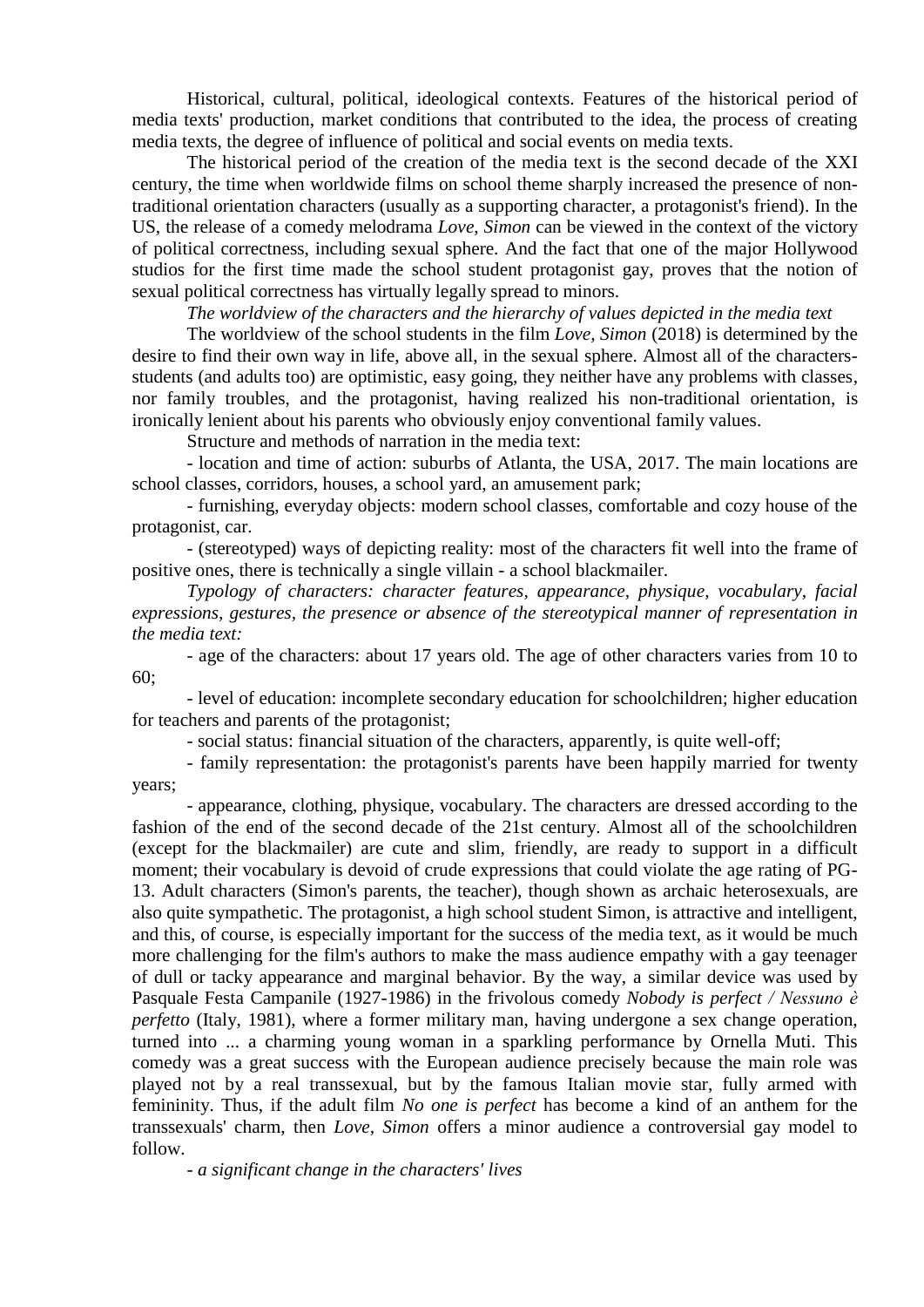A schoolboy who realizes his minority orientation becomes the object of blackmailing by his classmate who accidentally learned about his online correspondence.

*- the character's problem arises* from the protagonist's doubts (though not too painful) about whether to come out of the closet.

## *- solution of the problem*

The protagonists ventures to openly declare her homosexuality and kisses an African-American boyfriend accompanied by enthusiastic applause of his classmates.

## *Conclusions*

In the course of the hermeneutic analysis of the audiovisual media text, we came to the following conclusions:

- Western media took several decades to legalize non-traditional sexual orientation in general and in school environment, in particular;

- a romantic comedy *Love, Simon* (2018) is the pioneering film released by a major Hollywood studio, featuring a gay teenager as the protagonist;

- homosexuality of the protagonist is presented by the film authors with the maximum degree of attractiveness for the audience (the synthesis of genres of comedy and melodrama, a charismatic performance, storyline following the key recipes of the most popular films on the school theme of the past), which provided impressive box office success;

- the positive feedback of the American media critics on the film illustrates that political correctness of the Western society now extends not only to a tolerant attitude towards homosexuality among adults, but also among schoolchildren: this is eloquently expressed by the low age rating assigned to this the film (PG13);

- the media text's message visibly contains signs of propaganda of non-traditional sexual orientation among minors (vulnerable to social influences, teens who are in the process of searching for their identity), which makes it subject to the Russian law No. 135-FZ (2013) and prevents from being shown in Russian cinemas.

#### **References**

Bazalgette, C. (1995). *Key Aspects of Media Education*. Moscow: Association for Film Education.

*Box Office Mojo* (2018).<http://www.boxofficemojo.com/movies/?id=untitledgregberlantifilm.htm>

Chang, J. (2018). *Love, Simon* is a sweet, disarming first: a gay teen romantic comedy from a major studio. *[Los](https://www.rottentomatoes.com/source-268)  [Angeles Times](https://www.rottentomatoes.com/source-268)*. 14.03.2018. [http://www.latimes.com/entertainment/movies/la-et-mn-love-simon-review-20180315](http://www.latimes.com/entertainment/movies/la-et-mn-love-simon-review-20180315-story.html) [story.html](http://www.latimes.com/entertainment/movies/la-et-mn-love-simon-review-20180315-story.html)

[D'Addario,](http://time.com/author/daniel-daddario/) D. (2018). *Love, Simon* Is a Groundbreaking Gay Movie. But Do Today's Teens Actually Need It? *Time.*  8.03.2018.<http://time.com/5190982/love-simon-groundbreaking-gay-movie/>

Debruge, P. (2018). Love, Simon. *Variety.* 26.02.2018. [https://variety.com/2018/film/reviews/love-simon-review-](https://variety.com/2018/film/reviews/love-simon-review-1202711159/)[1202711159/](https://variety.com/2018/film/reviews/love-simon-review-1202711159/)

[DeMara,](https://www.thestar.com/authors.demara_bruce.html) B. (2018). *Love, Simon* turns teen 'coming out' story into a funny, sweet journey. The Star*.* 15.03.2018. [https://www.thestar.com/entertainment/movies/review/2018/03/15/love-simon-turns-teen-coming-out-story-into-a](https://www.thestar.com/entertainment/movies/review/2018/03/15/love-simon-turns-teen-coming-out-story-into-a-funny-sweet-journey.html)[funny-sweet-journey.html](https://www.thestar.com/entertainment/movies/review/2018/03/15/love-simon-turns-teen-coming-out-story-into-a-funny-sweet-journey.html)

Eco, U. (2005). *The role of the reader. Research on the semiotics of the text.* St. Petersburg: Symposium, 502 p.

Federal Law "On the Protection of Children from Information Detrimental to Their Health and Development" No. 436-FZ dated 29 December 2010 (as of 2 July 2013).

Fedorov A. (2017). Quantitative and genre dynamics of film production of Soviet and Russian films related to the subject of the school and university. *European researcher.* Series A. 2017. № 8-3 (3), pp. 122-153.

Fedorov A., Huston E. (2017). The series *Physics or Chemistry*: hermeneutic analysis of media text. *Media Education*. № 4, pp. 92-96.

Fedorov A., Levitskaya A. (2017). Media education and media criticism in the educational process in Russia. *European Journal of Contemporary Education*. № 6 (1), pp. 39-47.

Fedorov A., Levitskaya A. (2018). Media literacy education mass media education in Commonwealth of Independent States (CIS). *Media Education*. № 1, pp. 7-17.

Fedorov A., Levitskaya A., Gorbatkova O. (2018). The structural model of the contents of audiovisual media texts on school and university topic. *Media Education.* № 1, pp. 197-203.